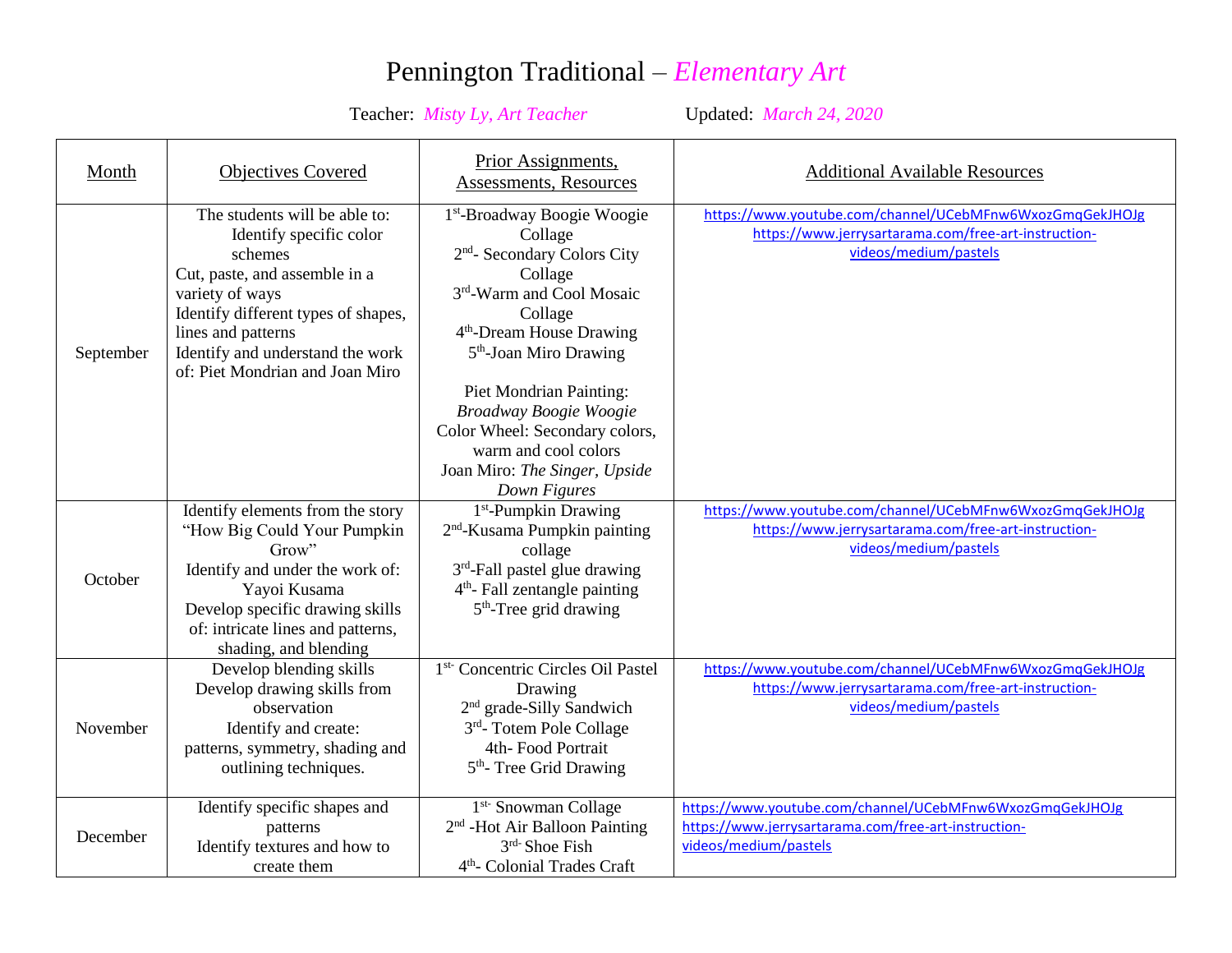|          | Identify how artists from the past            | 5th-crazy sock drawing                                                |                                                                                                                  |
|----------|-----------------------------------------------|-----------------------------------------------------------------------|------------------------------------------------------------------------------------------------------------------|
|          | used materials                                |                                                                       |                                                                                                                  |
|          | Explore making artistic choices               |                                                                       |                                                                                                                  |
| January  | Manipulate paper,<br>bending/folding/twisting | $1st-$ 3-d amusement park<br>2 <sup>nd</sup> - Winter Penguin Collage | https://www.youtube.com/channel/UCebMFnw6WxozGmqGekJHOJg<br>https://www.jerrysartarama.com/free-art-instruction- |
|          | Identify specific shapes and how              | 3 <sup>rd</sup> -Tints and Shades Ice Cream                           | videos/medium/pastels                                                                                            |
|          | to create them                                | Painting                                                              |                                                                                                                  |
|          | Proper painting techniques,                   | 4 <sup>th</sup> - Clay Castle Sculpture                               |                                                                                                                  |
|          | blending                                      | 5 <sup>th</sup> -Crazy Sock Drawing                                   |                                                                                                                  |
|          | Identify clay terms: slab, slip,              |                                                                       |                                                                                                                  |
|          | score                                         |                                                                       |                                                                                                                  |
|          | Manipulate clay to make a 3-                  |                                                                       |                                                                                                                  |
|          | dimensional form                              |                                                                       |                                                                                                                  |
|          | Explore shading and blending,                 |                                                                       |                                                                                                                  |
|          | choosing color schemes                        |                                                                       |                                                                                                                  |
|          | Fine motor skills-cutting, using a            | 1 <sup>st</sup> -Birdhouse Weaving                                    | https://www.youtube.com/channel/UCebMFnw6WxozGmqGekJHOJg                                                         |
|          | ruler to draw specific line width,            | 2 <sup>nd</sup> -Space Collage/Painting                               | https://www.jerrysartarama.com/free-art-instruction-                                                             |
| February | cutting, pasting                              | 3rd- Tints and Shades Ice Cream                                       | videos/medium/pastels                                                                                            |
|          | Identify textures                             | Painting                                                              |                                                                                                                  |
|          | Explore collage techniques                    | 4 <sup>th</sup> - Symmetry Collage                                    |                                                                                                                  |
|          | Fine motor development-cutting,               | 5 <sup>th</sup> -Picasso Portrait                                     |                                                                                                                  |
|          | assembling, Math terms-flip,                  |                                                                       |                                                                                                                  |
|          | slide, symmetry                               |                                                                       |                                                                                                                  |
|          | Identify the work of Picasso,                 |                                                                       |                                                                                                                  |
|          | Cubism, assembling                            |                                                                       |                                                                                                                  |
|          | Create a weaving, (under/over                 | 1 <sup>st</sup> -Birdhouse Weaving                                    | https://www.youtube.com/channel/UCebMFnw6WxozGmqGekJHOJg                                                         |
|          | concept) cutting skills, following            | 2 <sup>nd</sup> - Cherry Blossom Painting                             | https://www.jerrysartarama.com/free-art-instruction-                                                             |
|          | lines                                         | 3rd-Cake Drawing                                                      | videos/medium/pastels                                                                                            |
|          | Use a ruler, horizon line, sponge             | 4 <sup>th</sup> Symmetry Collage                                      |                                                                                                                  |
| March    | painting techniques                           | 5 <sup>th</sup> -Futurtistic City                                     |                                                                                                                  |
|          | Identify specific drawing terms:              |                                                                       |                                                                                                                  |
|          | highlight, shadow, shading,                   |                                                                       |                                                                                                                  |
|          | background, foreground                        |                                                                       |                                                                                                                  |
|          | Identify textures and make artistic           |                                                                       |                                                                                                                  |
|          | choices about color schemes                   |                                                                       |                                                                                                                  |
|          | Incorporate different collage                 |                                                                       |                                                                                                                  |
|          | techniques using a variety of                 |                                                                       |                                                                                                                  |
|          | materials                                     |                                                                       |                                                                                                                  |